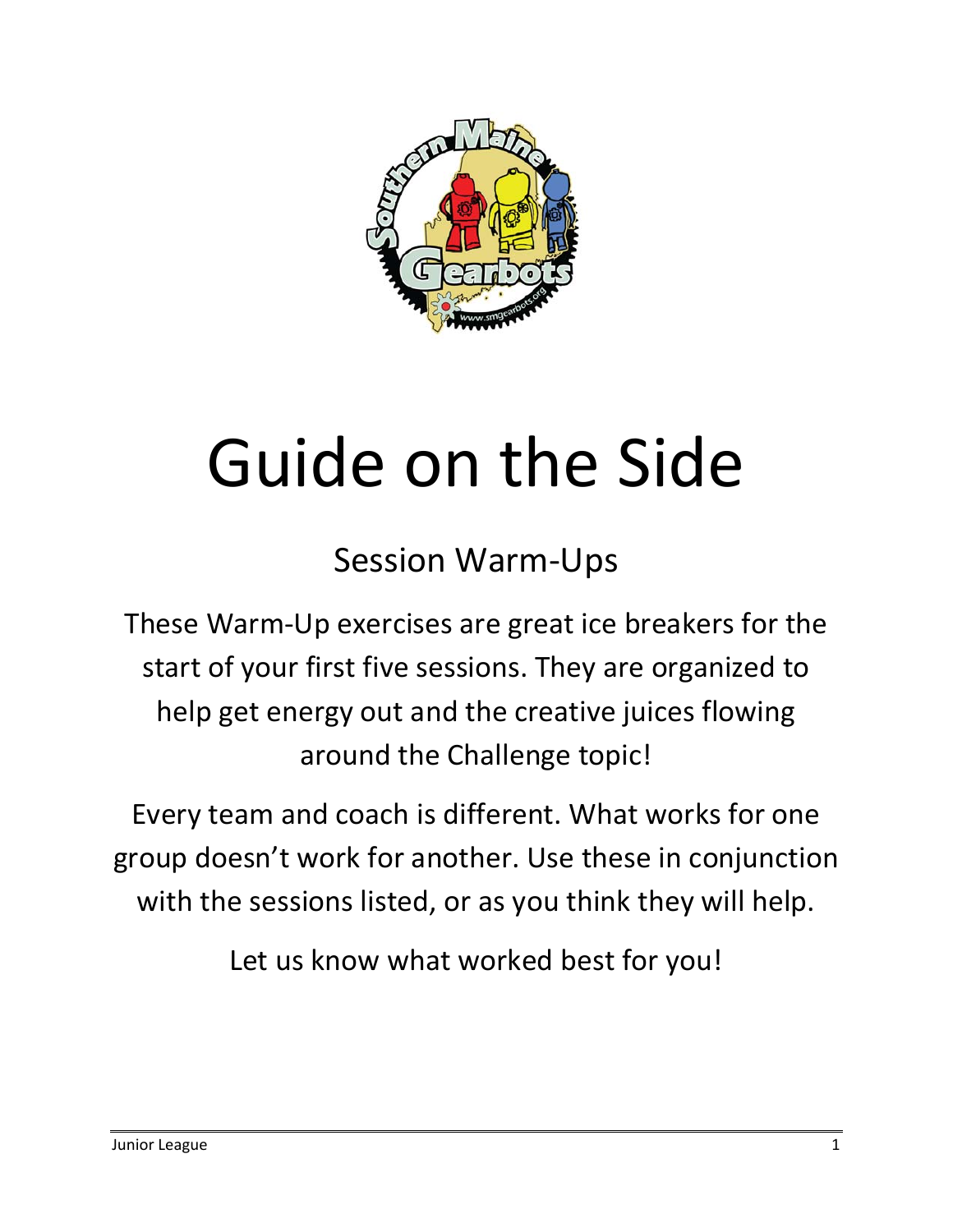## **Session 1: Circle Name Game (Introductions!)**

Ask your team members to stand in a circle.



Start by saying "Hi! My name is <Your name>!" and doing an action (eg, clap hands). The entire team should respond by saying "Hi! <Your name>!" and copying your action. Then the next person should take a turn saying his or her name and doing an action. Keep going around the circle!

After all members have introduced themselves, start again. This time say your name and add something about yourself like "Hi! My name is <your name> and I love reading!", and then do another action. Again, the whole team should respond by saying "Hi! <Your name>. You like reading!" and copying your action. Continue around the circle three or four times, each member adding new information or an interesting fact about himself / herself. Members can do the same action or choose a new one to follow what they say each time. Encourage team members to choose fun actions. For example, they can run in place, hop up and down, dance, spin, or make a silly face. You may have to remind members the first time around, but everyone should catch on quickly.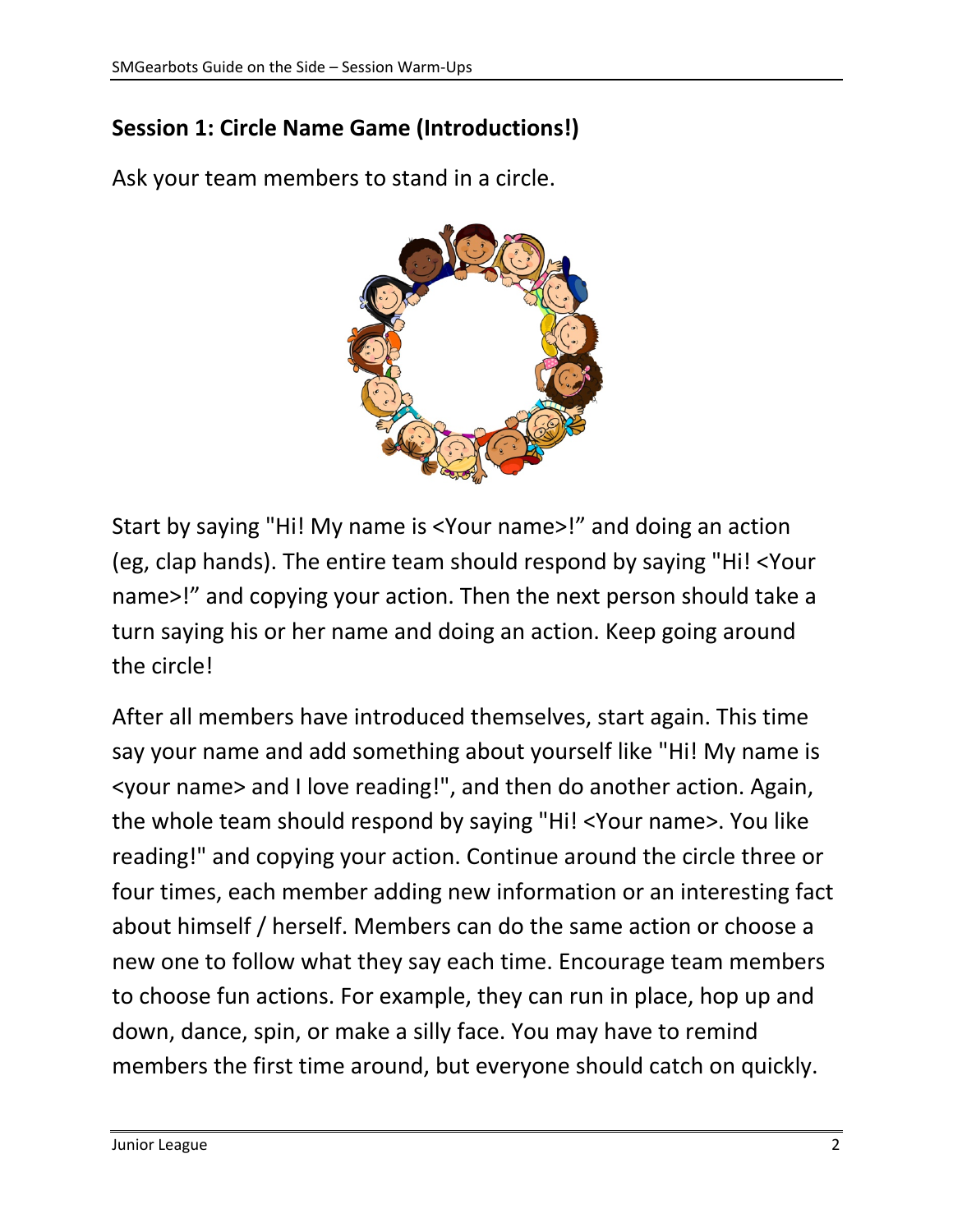## **Session 2: Moon Ball Toss**

This is a great way to get team members thinking about all kinds of ways that astronauts live in space. Let them know that astronauts can't bring personal items with them into space.

Have the team members take turns tossing balled‐up piece of paper, a beanbag, or other small, soft object to one another.



When they catch it, they must say their name and one that they might like to bring into space if they were an astronaut, example "*Maria. Stuffed Animal*."

- Continue until everyone has had two or three turns.
- Challenge team members to come up with a different item they would bring with them (if possible).
- Remind team members to encourage each other and help their teammates with other ideas if they need help.